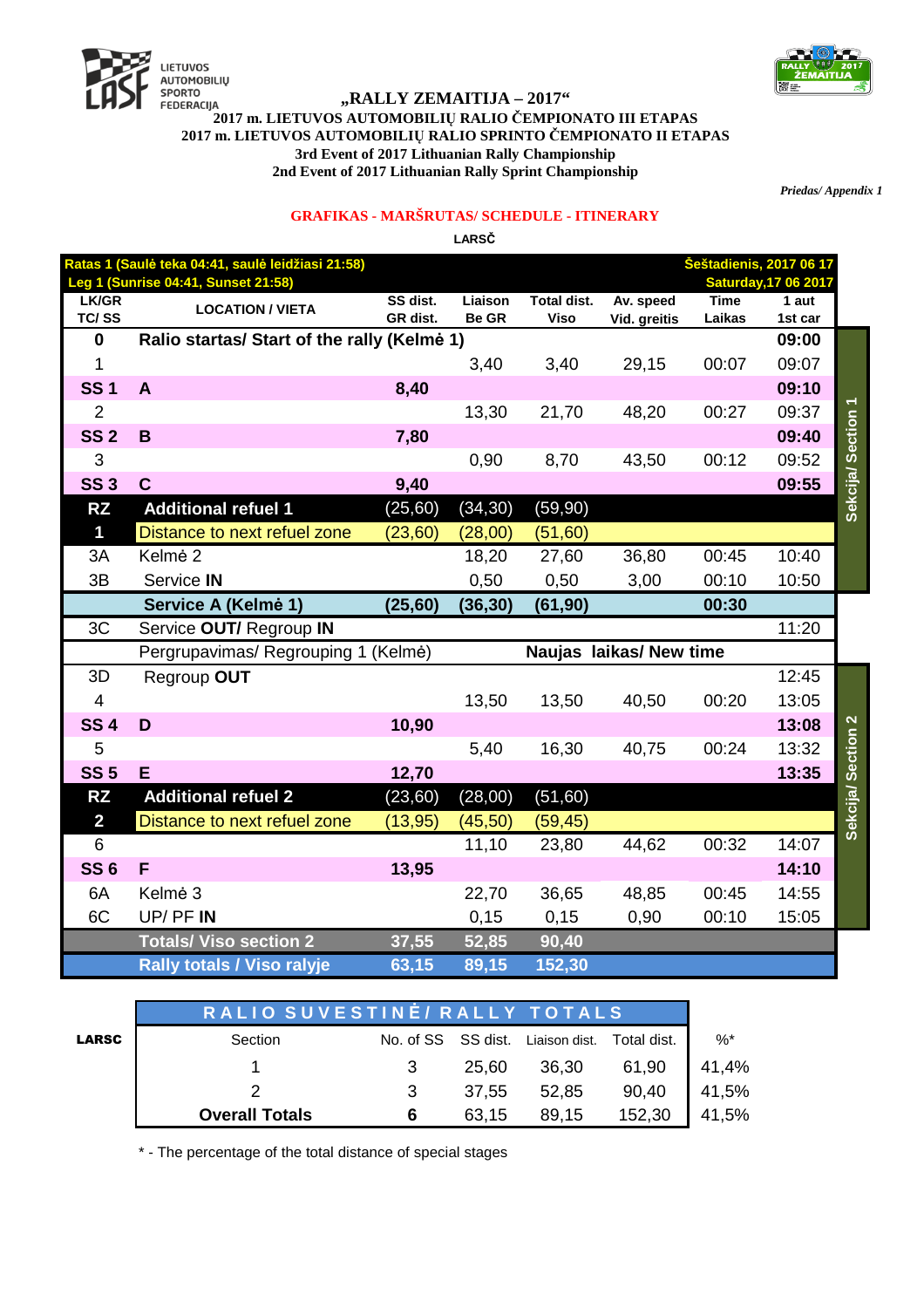|                         |                                                                                          |                      | <b>HISTORY</b>          |                     |                           |                       |                                                        |                    |
|-------------------------|------------------------------------------------------------------------------------------|----------------------|-------------------------|---------------------|---------------------------|-----------------------|--------------------------------------------------------|--------------------|
|                         | Ratas 1 (Saulė teka 04:41, saulė leidžiasi 21:58)<br>Leg 1 (Sunrise 04:41, Sunset 21:58) |                      |                         |                     |                           |                       | Šeštadienis, 2017 06 17<br><b>Saturday, 17 06 2017</b> |                    |
| LK/GR<br>TC/SS          | <b>LOCATION / VIETA</b>                                                                  | SS dist.<br>GR dist. | Liaison<br><b>Be GR</b> | Total dist.<br>Viso | Av. speed<br>Vid. greitis | <b>Time</b><br>Laikas | 1 aut<br>1st car                                       |                    |
| 0                       | Ralio startas/ Start of the rally (Kelme 1)                                              |                      |                         |                     |                           |                       | 09:25                                                  |                    |
| 1                       |                                                                                          |                      | 3,40                    | 3,40                | 29,15                     | 00:07                 | 09:32                                                  |                    |
| <b>SS1</b>              | A                                                                                        | 8,40                 |                         |                     |                           |                       | 09:35                                                  |                    |
| $\overline{2}$          |                                                                                          |                      | 13,30                   | 21,70               | 48,20                     | 00:27                 | 10:02                                                  |                    |
| <b>SS 2</b>             | B                                                                                        | 7,80                 |                         |                     |                           |                       | 10:05                                                  |                    |
| 3                       |                                                                                          |                      | 0,90                    | 8,70                | 43,50                     | 00:12                 | 10:17                                                  |                    |
| <b>SS 3</b>             | $\mathbf c$                                                                              | 9,40                 |                         |                     |                           |                       | 10:20                                                  | Sekcija/ Section 1 |
| <b>RZ</b>               | <b>Additional refuel 1</b>                                                               | (25, 60)             | (34, 30)                | (59, 90)            |                           |                       |                                                        |                    |
| $\mathbf 1$             | Distance to next refuel zone                                                             | (23, 60)             | (28,00)                 | (51,60)             |                           |                       |                                                        |                    |
| 3A                      | Kelmė 2                                                                                  |                      | 18,20                   | 27,60               | 36,80                     | 00:45                 | 11:05                                                  |                    |
| 3B                      | Service IN                                                                               |                      | 0,50                    | 0,50                | 3,00                      | 00:10                 | 11:15                                                  |                    |
|                         | Service A (Kelmė 1)                                                                      | (25, 60)             | (36, 30)                | (61, 90)            |                           | 00:30                 |                                                        |                    |
| 3C                      | Service OUT/ Regroup IN                                                                  |                      |                         |                     |                           |                       | 11:45                                                  |                    |
|                         | Pergrupavimas/ Regrouping 1 (Kelmė)                                                      |                      |                         |                     | Naujas laikas/ New time   |                       |                                                        |                    |
| 3D                      | Regroup OUT                                                                              |                      |                         |                     |                           |                       | 13:05                                                  |                    |
| 4                       |                                                                                          |                      | 13,50                   | 13,50               | 40,50                     | 00:20                 | 13:25                                                  |                    |
| <b>SS4</b>              | D                                                                                        | 10,90                |                         |                     |                           |                       | 13:28                                                  |                    |
| 5                       |                                                                                          |                      | 5,40                    | 16,30               | 40,75                     | 00:24                 | 13:52                                                  |                    |
| <b>SS 5</b>             | Е                                                                                        | 12,70                |                         |                     |                           |                       | 13:55                                                  |                    |
| <b>RZ</b>               | <b>Additional refuel 2</b>                                                               | (23, 60)             | (28,00)                 | (51, 60)            |                           |                       |                                                        | Sekcija/ Section 2 |
| $\overline{\mathbf{2}}$ | Distance to next refuel zone                                                             | (13, 95)             | (45, 50)                | (59, 45)            |                           |                       |                                                        |                    |
| 6                       |                                                                                          |                      | 11,10                   | 23,80               | 44,62                     | 00:32                 | 14:27                                                  |                    |
| <b>SS 6</b>             | F <sub>1</sub>                                                                           | 13,95                |                         |                     |                           |                       | 14:30                                                  |                    |
| 6A                      | Kelmė 3                                                                                  |                      | 22,70                   | 36,65               | 48,85                     | 00:45                 | 15:15                                                  |                    |
| 6B                      | Service IN                                                                               |                      | 0,50                    | 0,50                | 3,00                      | 00:10                 | 15:25                                                  |                    |
|                         | Service B (Kelmė 2)                                                                      | (37, 55)             | (53, 20)                | (90, 75)            |                           | 00:30                 |                                                        |                    |
| 6C                      | Service OUT/ Regroup IN                                                                  |                      |                         |                     |                           |                       | 15:55                                                  |                    |
|                         | Pergrupavimas/ Regrouping 2 (Kelmė)                                                      |                      |                         |                     | Naujas laikas/New time    |                       |                                                        |                    |
| 6D                      | Regroup OUT                                                                              |                      |                         |                     |                           |                       | 16:15                                                  |                    |
| <b>RZ</b>               | <b>Additional refuel 3</b>                                                               | (13, 95)             | (45, 50)                | (59, 45)            |                           |                       |                                                        |                    |
| $\mathbf{3}$            | Distance to next refuel zone                                                             | (35,00)              | (13, 70)                | (48, 70)            |                           |                       |                                                        |                    |
| $\overline{7}$          |                                                                                          |                      | 28,35                   | 28,35               | 45,50                     | 00:40                 | 16:55                                                  | Sekcija/ Section 3 |
| <b>SS7</b>              | G                                                                                        | 17,80                |                         |                     |                           |                       | 16:58                                                  |                    |
| 8                       |                                                                                          |                      | 2,05                    | 19,85               | 44,10                     | 00:27                 | 17:25                                                  |                    |
| <b>SS 8</b>             | F <sub>2</sub>                                                                           | 17,20                |                         |                     |                           |                       | 17:28                                                  |                    |
| 9A                      | Kelmė 4, Podium                                                                          |                      | 22,70                   | 39,90               | 50,94                     | 00:47                 | 18:15                                                  |                    |
| 9B                      | UP/PFIN                                                                                  |                      | 0,15                    | 0,15                | 0,90                      | 00:10                 | 18:25                                                  |                    |
|                         | <b>Totals/ Viso section 3</b>                                                            | 35,00                | 53,25                   | 88,25               |                           |                       |                                                        |                    |
|                         | <b>Rally totals / Viso ralyje</b>                                                        | 98,15                | 142,75                  | 240,90              |                           |                       |                                                        |                    |

|                | RALIO SUVESTINĖ/ RALLY TOTALS |                    |       |                  |             |       |
|----------------|-------------------------------|--------------------|-------|------------------|-------------|-------|
| <b>History</b> | Section                       | No. of SS SS dist. |       | Liaison<br>dist. | Total dist. | $%^*$ |
|                |                               | 3                  | 25.60 | 36.30            | 61.90       | 41,4% |
|                | 2                             | 3                  | 37.55 | 53.20            | 90.75       | 41,4% |
|                | 3                             | 2                  | 35.00 | 53.25            | 88.25       | 39,7% |
|                | <b>Overall Totals</b>         | 8                  | 98.15 | 142.75           | 240,90      | 40,7% |

\* - The percentage of the total distance of special stages